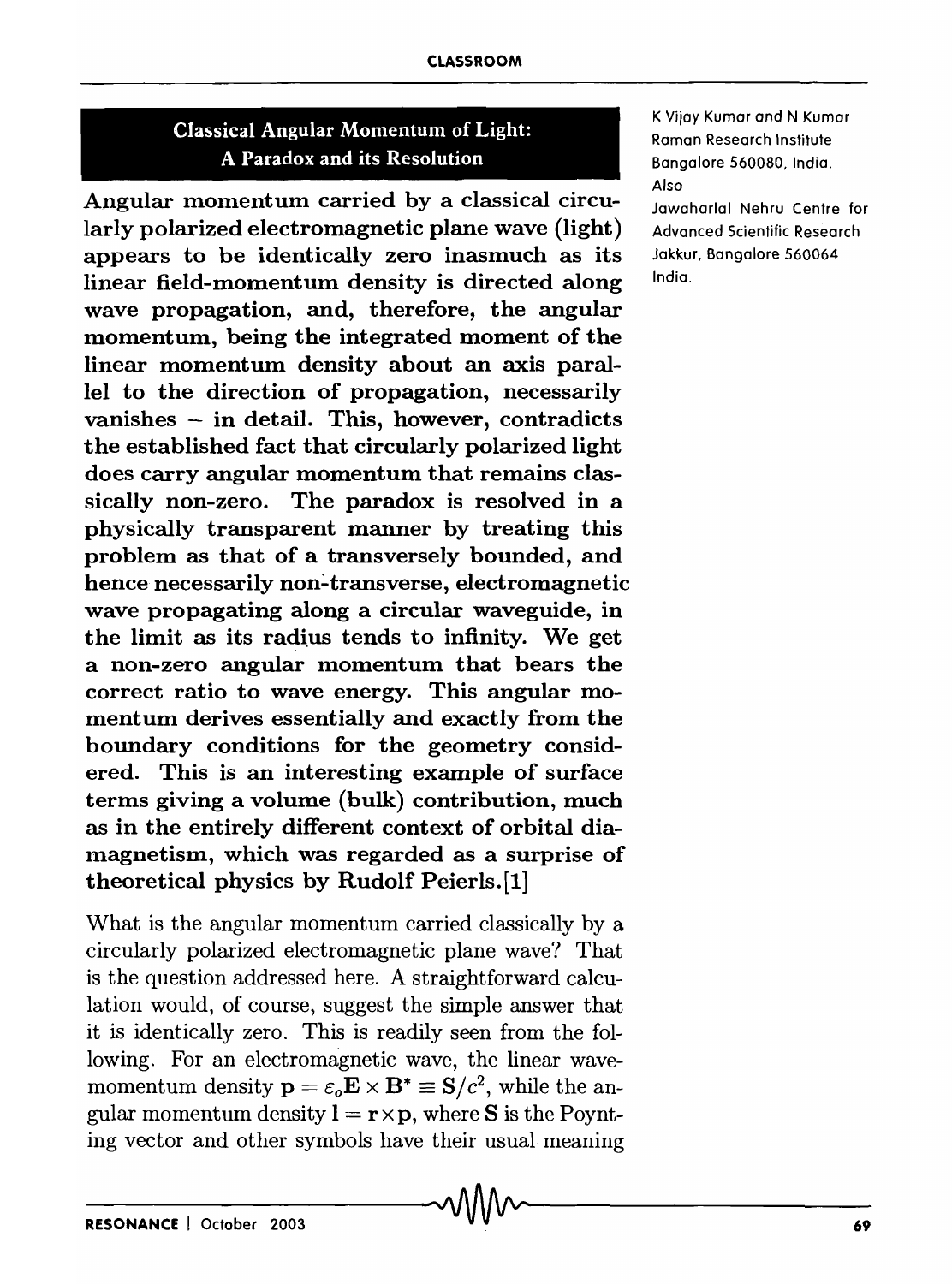[2,3]. We are using here the complex representation, and the SI system of units. Thus, e.g., the physical electric field is the real part of the complex E field, and similarly for **B**, and other quantities. Clearly, for a circularly polarized transverse electromagnetic plane wave propagating along the positive z-axis, say, the angular momentum density  $l_{z}$  about the z-axis is identically zero inasmuch as the linear momentum density is everywhere parallel to the  $(z)$  axis of propagation. But, of course, we must hasten to add that this cannot; be the case. Nonzero angular momentum of circularly polarized light is a well established fact. Moreover, we know that the electromagnetic fields ultimately must be described correctly in terms of the quanta of radiation, the photons, and that the photon carries a spin-angular momentum of magnitude *n,* directed parallel or antiparallel to the direction of propagation according as it is right- or leftcircularly polarized. Now, a classical electromagnetic wave is the limiting case of the photonic state (a coherent state with a large mean photon number in the mode), and in this classical limit the angular momentum does survive. This then is the paradox! *Where is the angular momentum*? In this work we show that the resolution of this paradox lies in treating correctly the boundary conditions at the transverse infinity for the transversely unbounded plane wave in question. This we will do now in a physically. transparent way by treating the problem in question as the limiting case of a well defined problem of a transversely bounded, and hence necessarily non-transverse electromagnetic wave propagating in a circular waveguide, *as its radius tends to infinity.* The non-zero angular momentum will be shown to derive essentially from the boundary conditions, and to bear the correct ratio to the wave energy. Thus, this is an interesting example of surface terms giving a volume (bulk) contribution, much as in the entirely different context of orbital diamagnetism, which was regarded as a surprise of theoretical physics by Rudolf Peierls [1].  $\sim$  . The cross-corolling priys is synchronical priys in the set of  $\sim$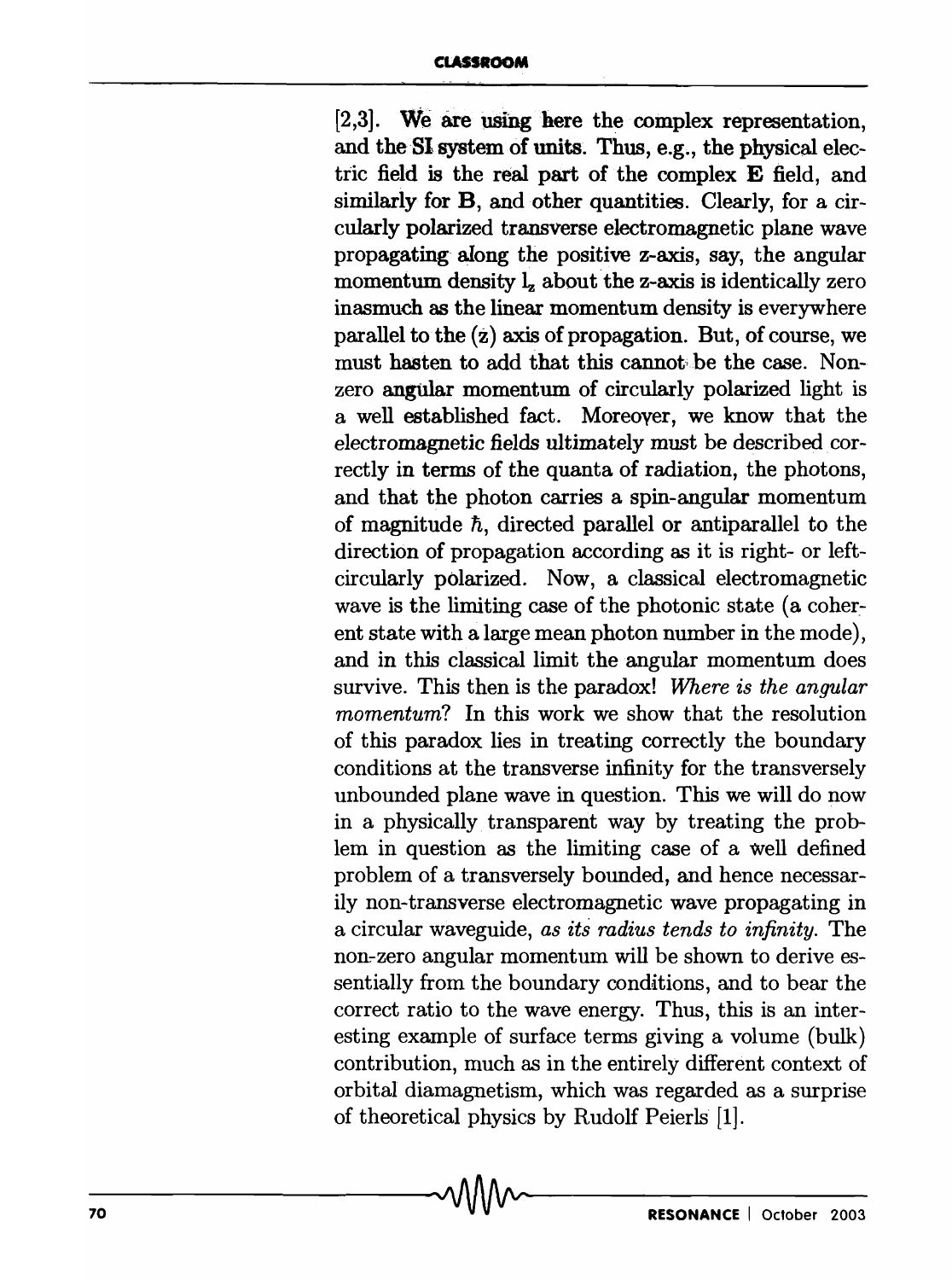A strong motivation for presenting this work has come from the reaction of some graduate students and physicist colleagues when confronted with this paradox and our resolution of it  $-$  it was one of surprise! Furthermore, we believe that this physically motivated and transparent treatment has a didactic value  $-$  it is certainly much simpler than the involved treatment of angular momentum of EM waves found in standard textbooks [3).

Consider a monochromatic electromagnetic wave of circular frequency  $\omega$  propagating in a circular cylindrical waveguide of radius  $R$ , in the mode  $TE_{11}$ , well known from standard textbooks on classical electrodynamics [2,3]. The corresponding electric and magnetic fields are (in the complex representation)

$$
\mathbf{E}(\text{lin}) = (E_{\rho}\hat{\rho} + E_{\phi}\hat{\phi} + E_{z}\hat{z})\exp(i(\omega t - k_{z}z) \qquad (1)
$$

$$
\mathbf{B}(\text{lin}) = (B_{\rho}\hat{\rho} + B_{\phi}\hat{\phi} + B_{z}\hat{z})\exp(i(\omega t - k_{z}z) \qquad (2)
$$

with

$$
E_{\rho} = \frac{AJ_1(k\rho)\sin\phi}{\rho} \tag{3}
$$

$$
E_{\phi} = A \frac{d}{d\rho} [J_1(k\rho)] \cos \phi \tag{4}
$$

$$
E_z = 0,\t\t(5)
$$

and

$$
B_{\rho} = -\frac{Ak_{z}}{\omega} \frac{d}{d\rho} [J_{1}(k\rho)] \cos\phi \tag{6}
$$

$$
B_{\phi} = \frac{Ak_z}{\omega} \frac{J_1(k\rho)}{\rho} \sin \phi \tag{7}
$$

$$
B_z = -i\frac{Ak^2}{\omega}J_1(k\rho)\cos\phi,\tag{8}
$$

where  $\hat{\rho}$ ,  $\hat{\phi}$  and  $\hat{z}$  are the unit vectors in the respective directions;  $k = \sqrt{(\omega^2/c^2 - k_z^2)}$  with  $k_z$  the wavenumber;  $i = \sqrt{-1}$  and  $J_m(k\rho)$  the Bessel function of order m.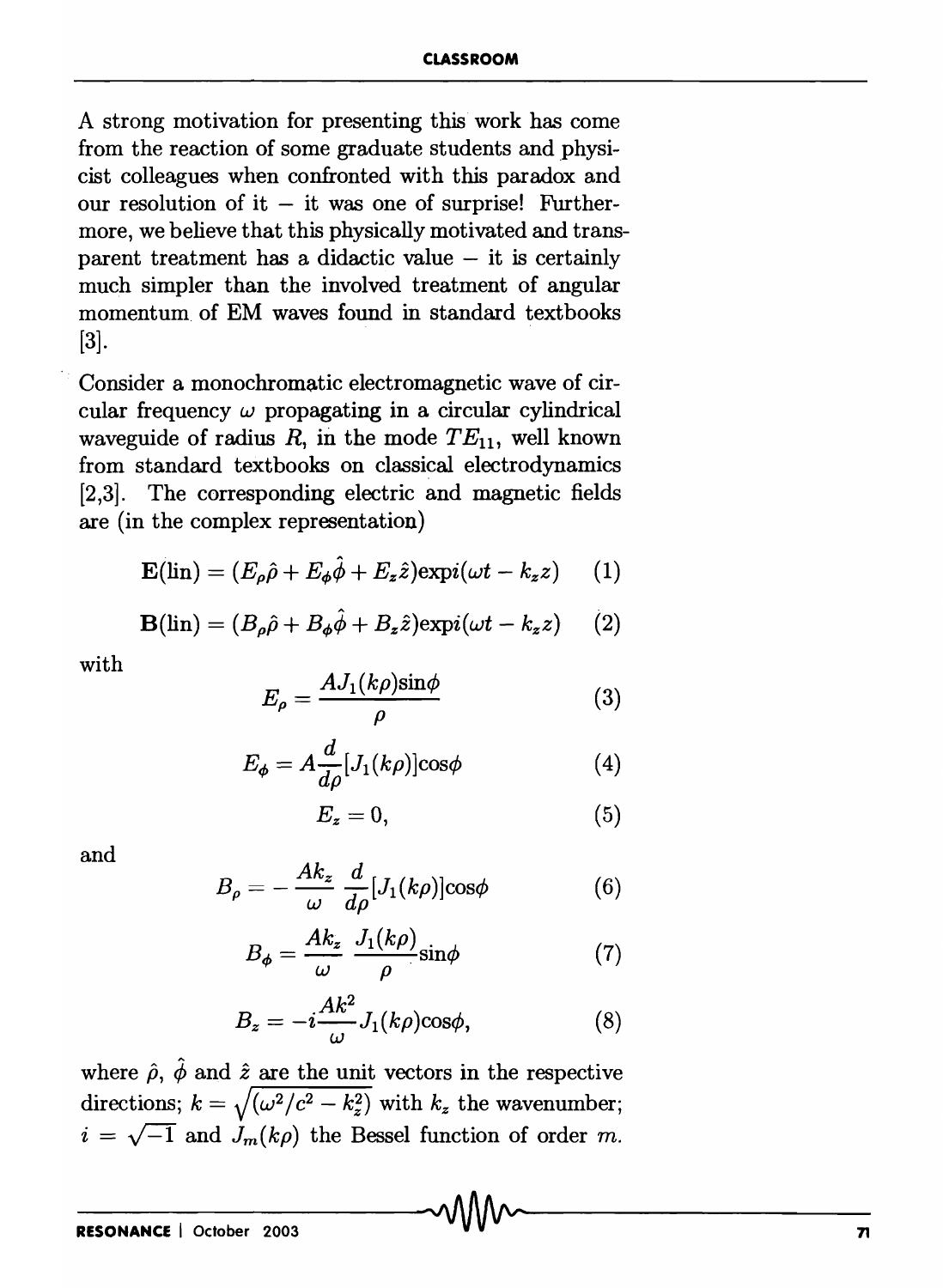The parenthetical (lin) anticipates linear polarization of the  $TE_{11}$  mode in the limit  $R \to \infty$ . Now, the boundary conditions for perfectly conducting waveguide walls, namely that  $E_{\phi}=0=B_{\rho}$  at  $\rho=R$ , demand

$$
\frac{dJ_1(k\rho)}{d\rho}|_{\rho=R} = 0 \tag{9}
$$

giving

$$
k = \frac{u}{R},\tag{10}
$$

where  $u$  (= 1.841) is the first root of (9). The field configuration as in  $(1 \ 8)$  corresponding to the waveguidebound  $TE_{11}$  mode clearly goes over to that for a transversely unbounded linearly plane polarized transverse electromagnetic (TEM) wave in the limit  $R \to \infty$ , i.e., for all finite points on the transverse planes,  $z = \text{con-}$ stant, the two field configurations coincide. Next, in order to realize a circularly polarized limiting field configuration, all we have to do now is to superpose on the fields of (1-8), another field configuration which is in space-time quadrature with the former. The fields in space-time quadrature are obtained from those of (1-8) by simply replacing  $\phi$  by  $\phi + \pi/2$ , and multiplying the resulting expressions by i. This gives at once

$$
\mathbf{E}(\text{circ}) = E_o R \left( \frac{iJ_1(k\rho)}{\rho} \hat{\rho} + \frac{d}{d\rho} J_1(k\rho) \hat{\phi} \right) \exp(i(\omega t - k_z z - \phi),
$$
\n(11)

$$
\mathbf{B}(\text{circ}) = \frac{E_o R}{\omega} \left( -k_z \frac{dJ_1(k\rho)}{d\rho} \hat{\rho} + ik_z \frac{J_1(k\rho)}{\rho} \hat{\phi} - ik^2 J_1(k\rho) \hat{z} \right)
$$
  
 
$$
\exp(i(\omega t - k_z z - \phi), \qquad (12)
$$

where we have chosen for convenience the normalization such that the field  $E_{\rho} = E_o$  for  $\phi = \pi/2, R \rightarrow \infty$ , giving  $A = RE<sub>o</sub>$ , to within a numerical constant  $(2/u)$  which is ignored. Here the (eire) in parenthesis anticipates the circular polarization in the limit  $R \to \infty$ .

Clearly, in the limit  $R \to \infty$ , the above field configuration goes over to that of a right-circularly polarized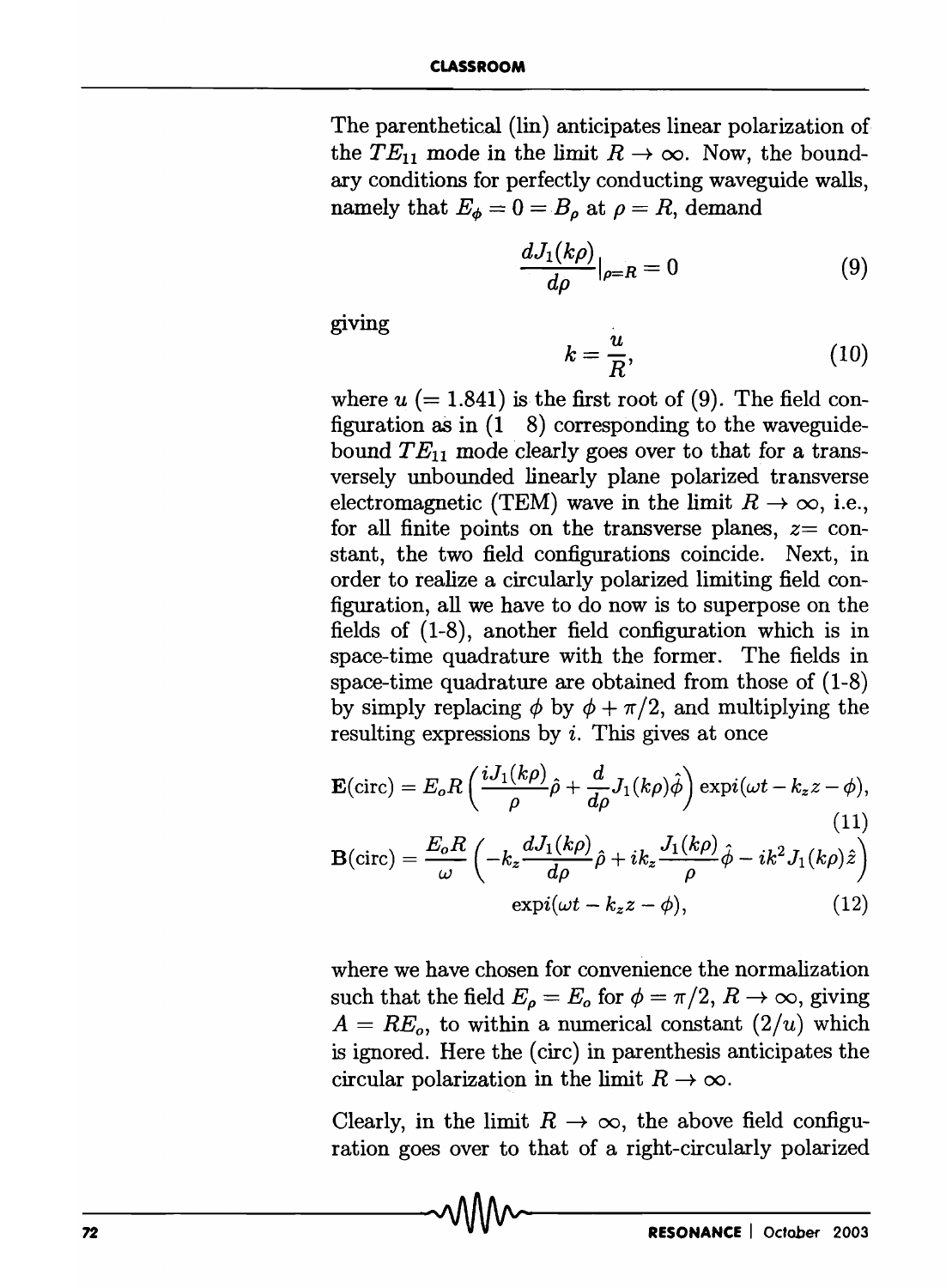plane wave propagating along the z-axis, but now with clearly defined boundary conditions admissible at the spatial infinity in the transverse plane,  $z = constant$  $(see (9))$ .

We are now in a position to calculate the total angular momentum  $(L_z)$  carried by the above wave fields, and see if it remains non-zero in the limit  $R \to \infty$ . We have

$$
L_z \hat{z} = \int \varepsilon_o \rho \hat{\rho} \times (\mathbf{E} \times \mathbf{B}^*) \rho d\rho d\phi dz
$$
  
= 
$$
\left(\frac{\varepsilon_o E_o^2}{\omega}\right) (u^2 - 1) (J_1(u))^2 \pi R^2 \hat{z},
$$
 (13)

where the integration is over a unit length of the waveguide. Thus, the angular momentum per unit-crosssectional area per unit length of the cylindrical waveguide is

$$
L_z \hat{z} = \frac{\varepsilon_o E_o^2}{\omega} (u^2 - 1) (J_1(u))^2 \hat{z}.
$$
 (14)

This is clearly non-zero. Interestingly, it is independent of R!

We also verify that the calculated angular momentum bears the correct ratio to the wave energy. The wave energy per unit cross-sectional area of the waveguide per unit length is

$$
U = \left(\frac{1}{\pi R^2}\right) \frac{1}{c} \int \mathbf{S} \, \mathbf{ds}
$$

$$
= \frac{E_o^2 \sqrt{(w^2/c^2) - k^2}}{c\mu_o \omega} (u^2 - 1) (J_1(u))^2. \tag{15}
$$

This gives for the ratio

$$
\frac{L_z}{U} = \left(\frac{\varepsilon_o \mu_o c}{\sqrt{(\omega^2/c^2) - k^2}}\right) \tag{16}
$$

Note that this ratio depends on the radius  $R$  of the waveguide through the relation  $k = u/R$  (see (10)).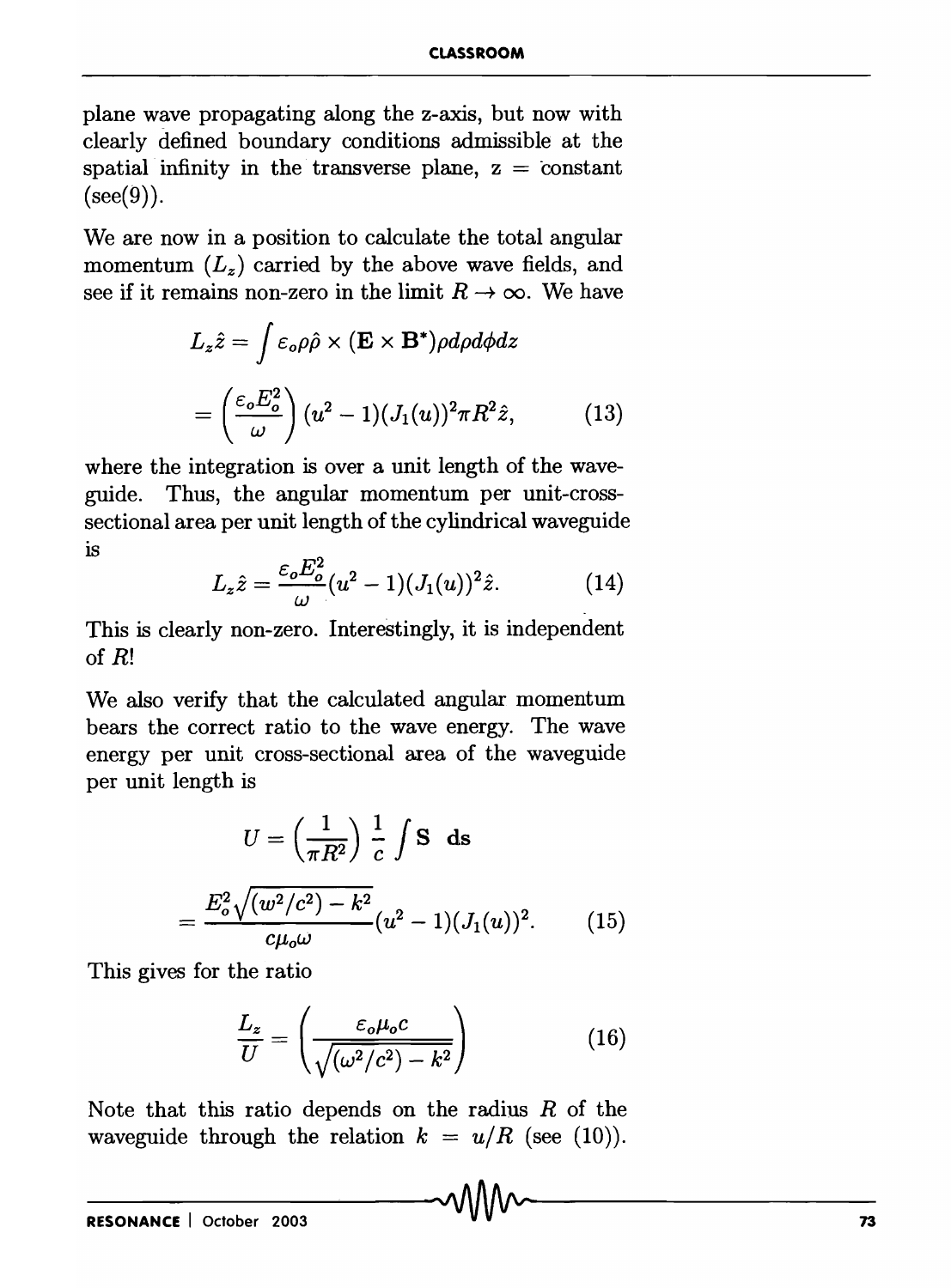Thus in the limit of present interest,  $R \to \infty$ , and hence  $k \rightarrow 0$ , the ratio turns out to be

$$
\lim_{R \to \infty} \frac{L_z}{U} = \left(\frac{1}{\omega}\right) \tag{17}
$$

which is a known standard result, valid in the quantum as well as in the classical limit  $-$  recall that in the quantum case,  $L_z = n\hbar$  and  $U = n\hbar\omega$  with *n* the number of photons in the wave-guide.

Physical origin of this boundary contribution to the bulk angular momentum should now be clear. In the large R limit, the transversely bounded waveguide mode, namely the  $TE_{11}$  mode plus its counterpart in space-time quadrature, is arbitrarily close to being a circularly polarized TEM wave *except near the boundary*  $\rho = R$ , where the curving of the B field lines in the longitudinal (axial) direction gives a tangential component to the fieldmomentum density which, when crossed with  $\rho\hat{\rho}$ , generates a finite contribution to the angular momentum *the large arm length p provides the necessary leverage.*  Indeed, the circumferential whispering-gallery-mode like momentum density at the boundary is reminiscent of the boundary-skipping classical orbits of electrons in a magnetic field  $-$  the Landau diamagnetic problem [1,4]. Of course, this is not to imply that the electromagnetic angular momentum problem is being mapped on to that of the Landau orbital diamagnetism. The point to note here is that in both the cases we have an orbital bulk (volume) effect coming from the boundary! Rudolf Peierls [11 had called this a surprise of theoretical physics in the context of orbital diamagnetism. Clearly, the angular momentum of electromagnetic waves, as treated above, provides yet another example of this.

Finally, we would like to make some remarks. The first one is that we have demonstrated explicitly and exactly the non-vanishing of the angular momentum only for the case of a circular perfectly conducting boundary. We